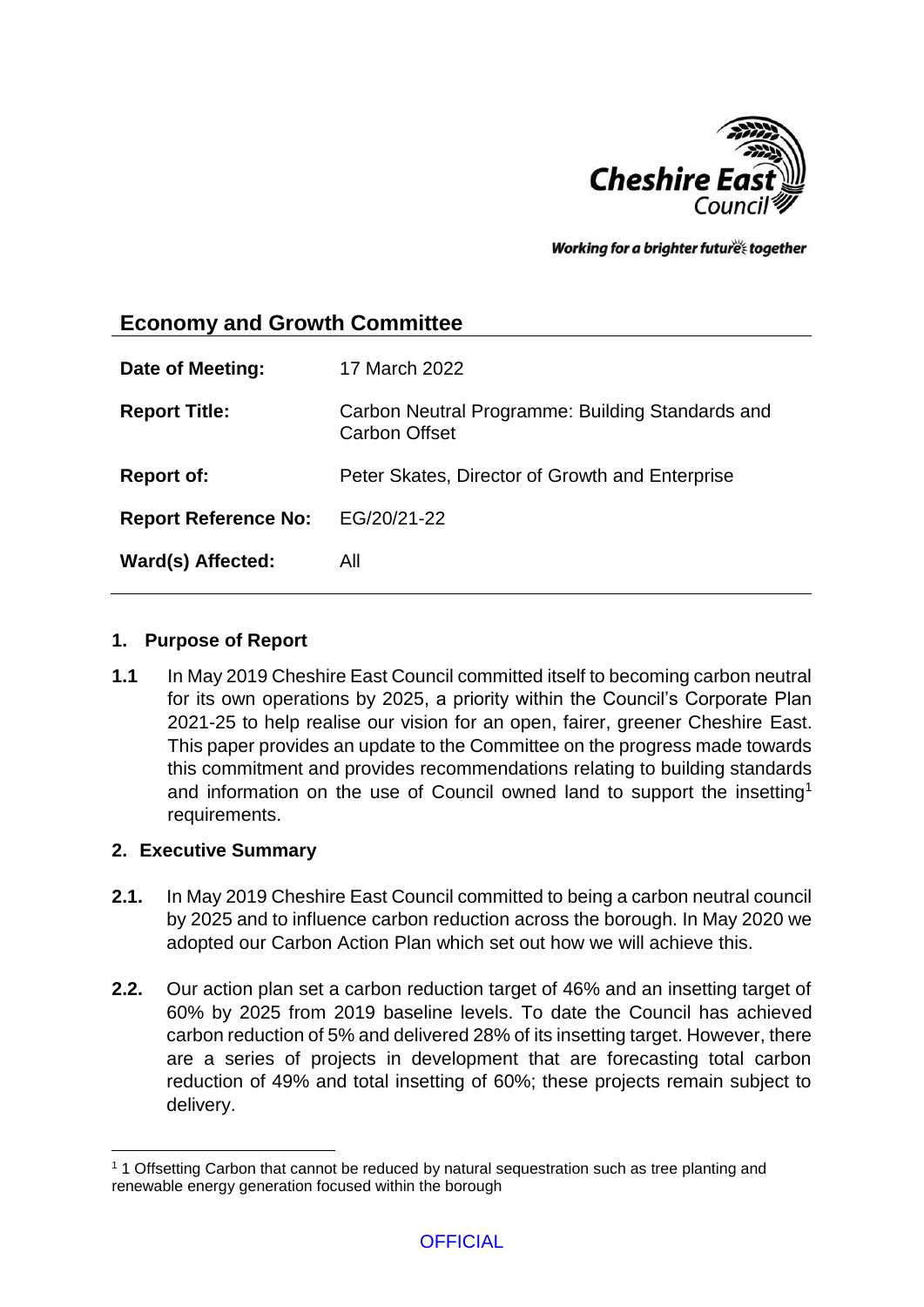- **2.3.** Among the recommendations accepted was for the council to reduce carbon from buildings by adopting the Building Research Establishment Environmental Assessment Method (BREEAM) 'Excellent' or equivalent standard for new buildings and aiming for the highest BREEAM standard achievable for refurbished Council buildings.
- **2.4.** This paper provides updates on the research undertaken to move forwards with the measure noted above and recommends the Committee to consider the adoption of a particular building standard and to note the land use requirements for insetting projects.

#### **3. Recommendations:**

- **3.1.** The Committee approves the adoption of a Cheshire East low carbon build standard for new build and refurbished buildings valued up to £10 million in addition to the reductions planned as part of the council's estates transformation project; and confirms the adoption of BREEAM Excellent as the standard for all building projects valued in excess of £10 million.
- **3.2.** Note the Council is planning to plant trees on suitable council owned agricultural land holdings as part of the Carbon Neutral Action Plan 2020-2025 commitment to develop natural climate solutions such as tree planting and peatland management on at least 100ha of Council owned land.
- **3.3.** Note the Council is planning energy insetting projects including two solar arrays under development within the borough and the need for land to be made available for the delivery of these projects.

#### **4. Reasons for Recommendations**

- **4.1.** Adopting a consistent approach to the standards required for buildings will allow projects to be accurately planned and costed. Building standards like BREEAM are not always appropriate for lower value projects. A review of appropriate equivalent standards has been undertaken with Manchester City Council's Low Carbon Build Standard being recommended as the most appropriate standard to adopt. The intention is to adopt this standard (and any future iterations) within the requirements for all construction projects, with a view to amending the document over time to be bespoke to the Council and to incorporate future improved targets and innovation. Where projects exceed £10m in value then the BREEAM excellent certification will be required.
- **4.2.** Adopting a standard to reduce carbon in building work accords with the council's ambition to be carbon neutral by 2025.
- **4.3.** The Carbon Action Plan accepted by Cabinet includes requirements to adopt a low carbon standard for buildings and to develop carbon insetting projects and the need for land to be used for these purposes was accepted.

#### **OFFICIAL**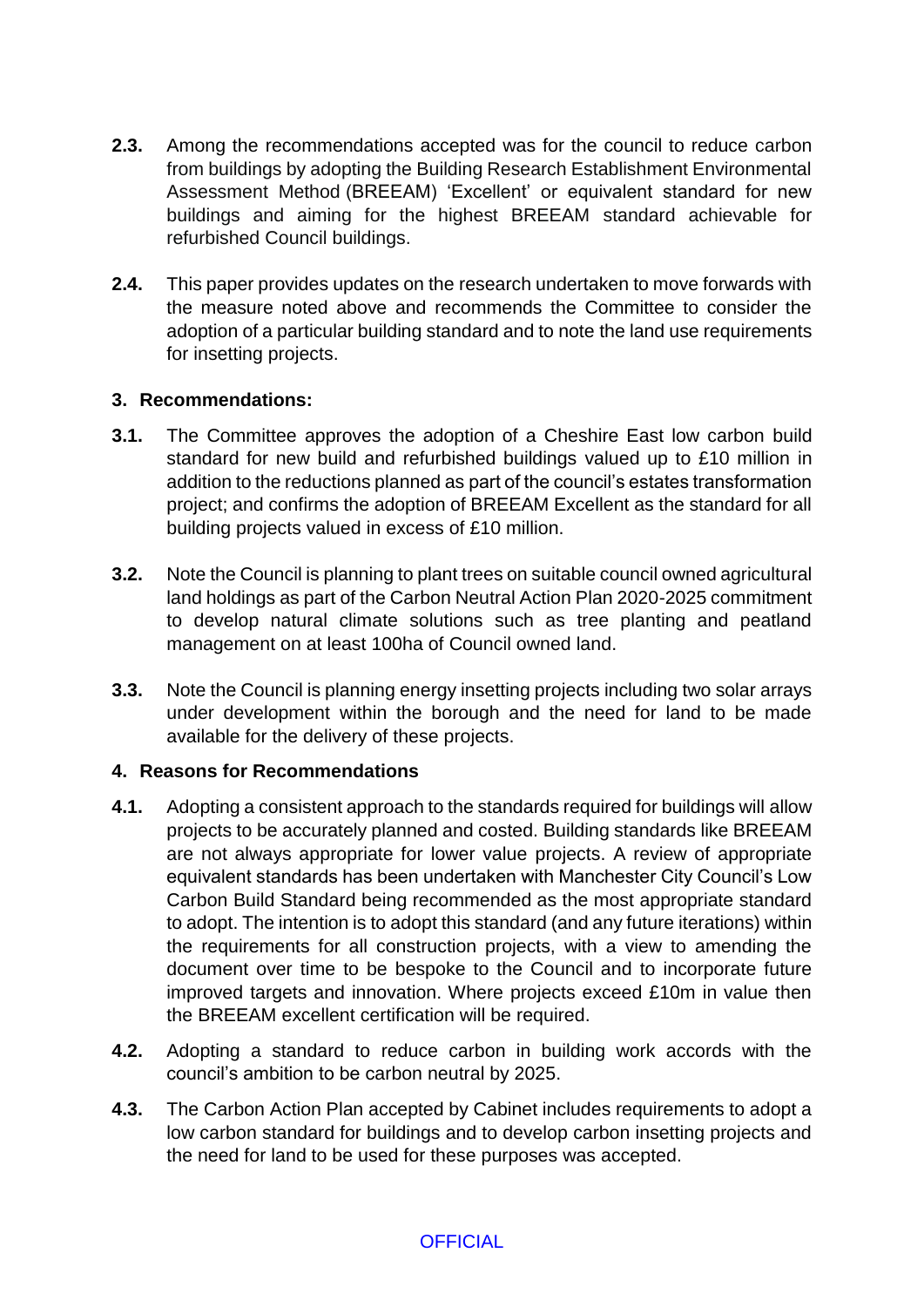# **5. Other Options Considered**

- **5.1.** The council could choose not to adopt a building standard. This would be contrary to the previous decision taken to accept the recommendations of the Carbon Action Plan and would impact on the council's ambition to be carbon neutral for its own operations by 2025.
- **5.2.** The council could choose to adopt a wider sustainability standard such as BREEAM excellent for all projects. This option is considered sub-optimal as it would have a disproportionate cost impact on lower value building projects and could disincentivise building improvements which could, in themselves, have carbon benefits.
- **5.3.** The council could choose to purchase land for insetting purposes. This would have a significant impact on the viability of these projects and may not demonstrate additionality, which is an important element of offsetting.

| <b>Option</b>                                                    | <b>Impact</b>                                                                                                            | <b>Risk</b>                                                                                                                                                                                                                       |
|------------------------------------------------------------------|--------------------------------------------------------------------------------------------------------------------------|-----------------------------------------------------------------------------------------------------------------------------------------------------------------------------------------------------------------------------------|
| Do nothing                                                       | No standard will be in<br>place for building<br>projects leading to<br>increased carbon<br>emissions from the<br>council | There is a risk that a<br>substantial increase<br>could negatively<br>impact our ability to<br>meet our carbon<br>neutrality target.                                                                                              |
|                                                                  |                                                                                                                          | There is also a<br>reputational risk to the<br>council if we are seen<br>to not be prioritising<br>carbon following our<br>own commitments.                                                                                       |
| Adopt a more<br>stringent standard<br>(e.g. BREEAM<br>Excellent) | Add a significant costs<br>impact to all building<br>and refurbishment<br>projects                                       | There is a risk that<br>projects (and carbon<br>benefits) become<br>unviable due to the<br>costs involved                                                                                                                         |
| Purchase all land<br>required for insetting<br>projects          | Add a significant cost to<br>all carbon insetting<br>projects                                                            | There is a risk that the<br>council would have<br>insufficient funds to<br>carry out all necessary<br>insetting projects as<br>the additional costs<br>would make it unlikely<br>that the projects would<br>meet their own costs. |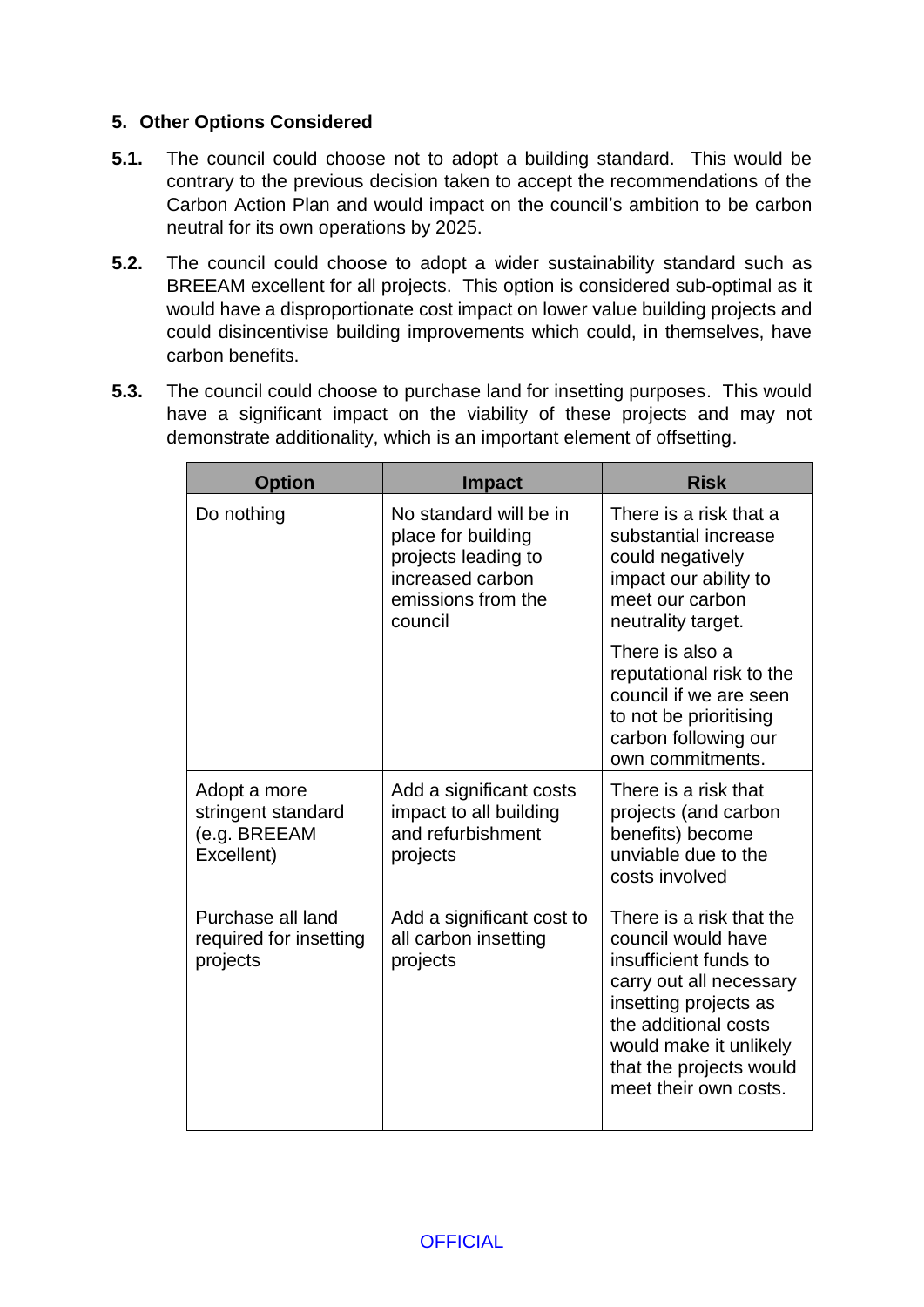### **6. Background**

- **6.1.** In May 2020 Cabinet accepted the Carbon Action Plan as the appropriate route to achieve the council's ambition of becoming carbon neutral for its own operations by 2025.
- **6.2.** The carbon neutral action plan set carbon budgets against different areas of the Council's operations, illustrated below. These were intended to outline the scale of the reduction required against each area and would be reviewed annually and as and when new opportunities or technologies emerge. Where targets were not being met it is intended that other areas may be able to compensate through additional action.



- **6.3.** The action plan gives several areas for the reduction of carbon including building heat, building electricity, fleet and waste. Additionally, the plan gives areas of carbon offset including energy generation and natural sequestration; these offsets are referred to as insets as the decision was made to keep to schemes within the borough of Cheshire East.
- **6.4.** Over the initial eighteen months of the action plan progress has been made in reducing energy consumption and decarbonising building heat sources. The Council has been successful in gaining Public Sector Decarbonisation Funding of £4.5m, led by our Facilities team though our facilities contract with Equans, this is enabling the installation of solar PV, improved LED lighting, better building insulation and the replacement of some gas boilers with air source heat pumps, the first time this has been done by the authority.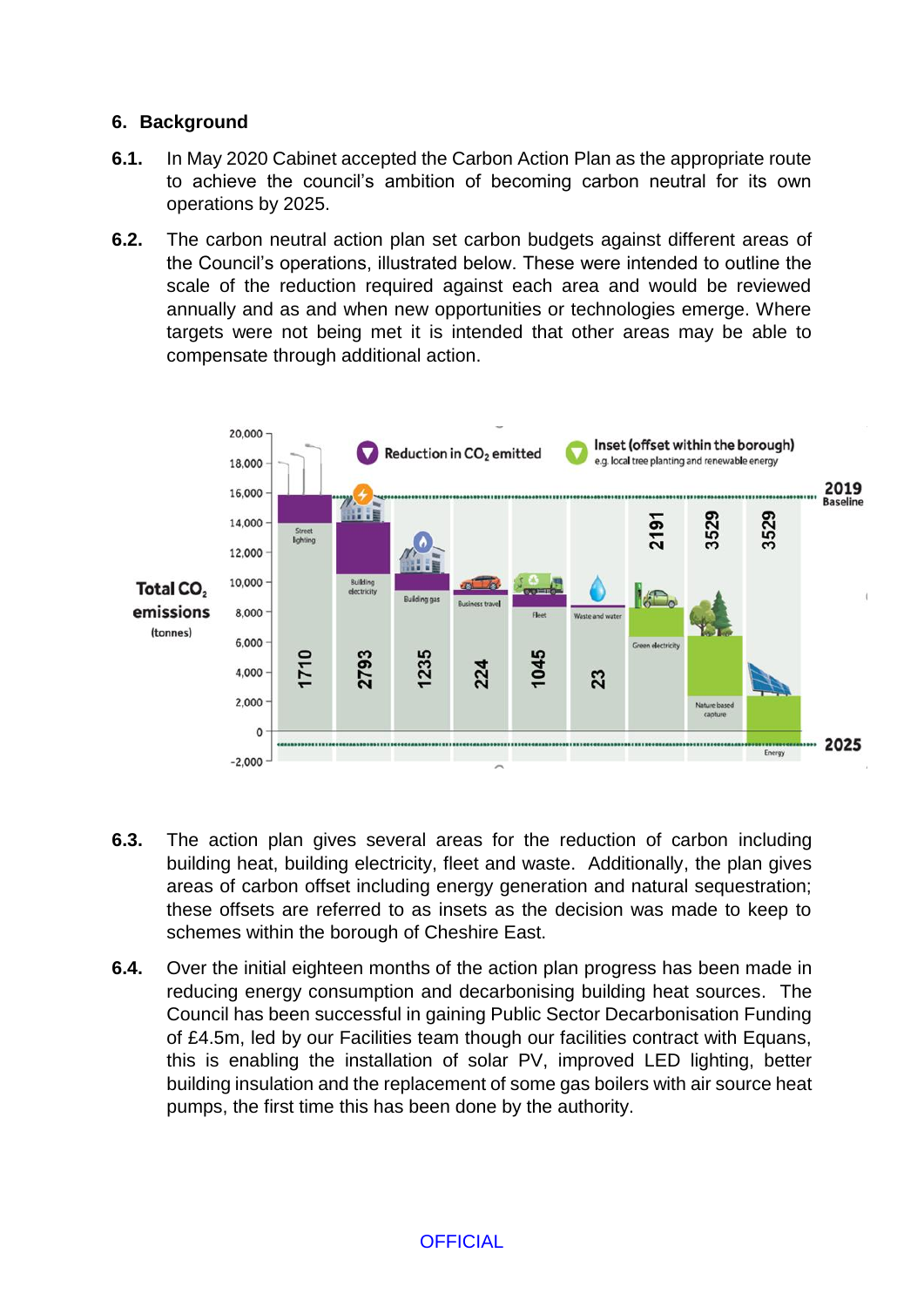- **6.5.** The May 2020 cabinet agreed a recommendation within the Action Plan for reducing carbon from buildings by adopting the Building Research Establishment Environmental Assessment Method (BREEAM) 'Excellent' or equivalent standard for new buildings and aiming for the highest BREEAM standard achievable for refurbished Council buildings;<sup>2</sup>
- **6.6.** Cheshire East Council's Assets team undertook to review BREEAM and other available standards to consider the most appropriate for use by the council.
- **6.7.** RSK Environment Ltd were commissioned to undertake a review and considered four methodologies, namely
	- BREEAM
	- Manchester City Council's Low Carbon Build Standard
	- PAS 2060

1

- The Government Property Agency Design Guide: Net Zero and **Sustainability**
- **6.8.** Following a review of the RSK report the Assets team, in consultation with other relevant service areas, considered that the best approach would be to:
	- Seek amendment on the Council's currently approved policy of BREEAM excellent for all projects, to all projects exceeding £10million.
	- Incorporate the Manchester Low Carbon Build Standard within the design and construction process for all construction projects with a view to updating/amending the document over time to become a Cheshire East standard.
	- Develop a strategic mechanism to manage carbon offsetting shortfalls where individual projects are unable to achieve net zero.
- **6.9.** Within the approved Carbon Action Plan is a requirement to develop natural climate solutions such as tree planting and peatland management to sequester carbon on at least 100 ha of council owned land by 2025. Nature based sequestration is currently focusing on projects that include planting trees or hedgerows and restoring peat moss.
- **6.10.** The Council has undertaken a high-level land use assessment through consultants RSK Environment Ltd. This has detailed some sites of interest for nature-based solutions by considering what biodiversity net-gain and carbon savings could be achieved in particular areas. The assessment has also indicated the co-benefits that can be achieved from the implementation of

<sup>2</sup> Cheshire East Cabinet Minutes: [Agenda for Cabinet on Tuesday, 5th May, 2020, 1.00](http://moderngov.cheshireeast.gov.uk/ecminutes/ieListDocuments.aspx?CId=241&MId=7467)  [pm | Cheshire East Council](http://moderngov.cheshireeast.gov.uk/ecminutes/ieListDocuments.aspx?CId=241&MId=7467)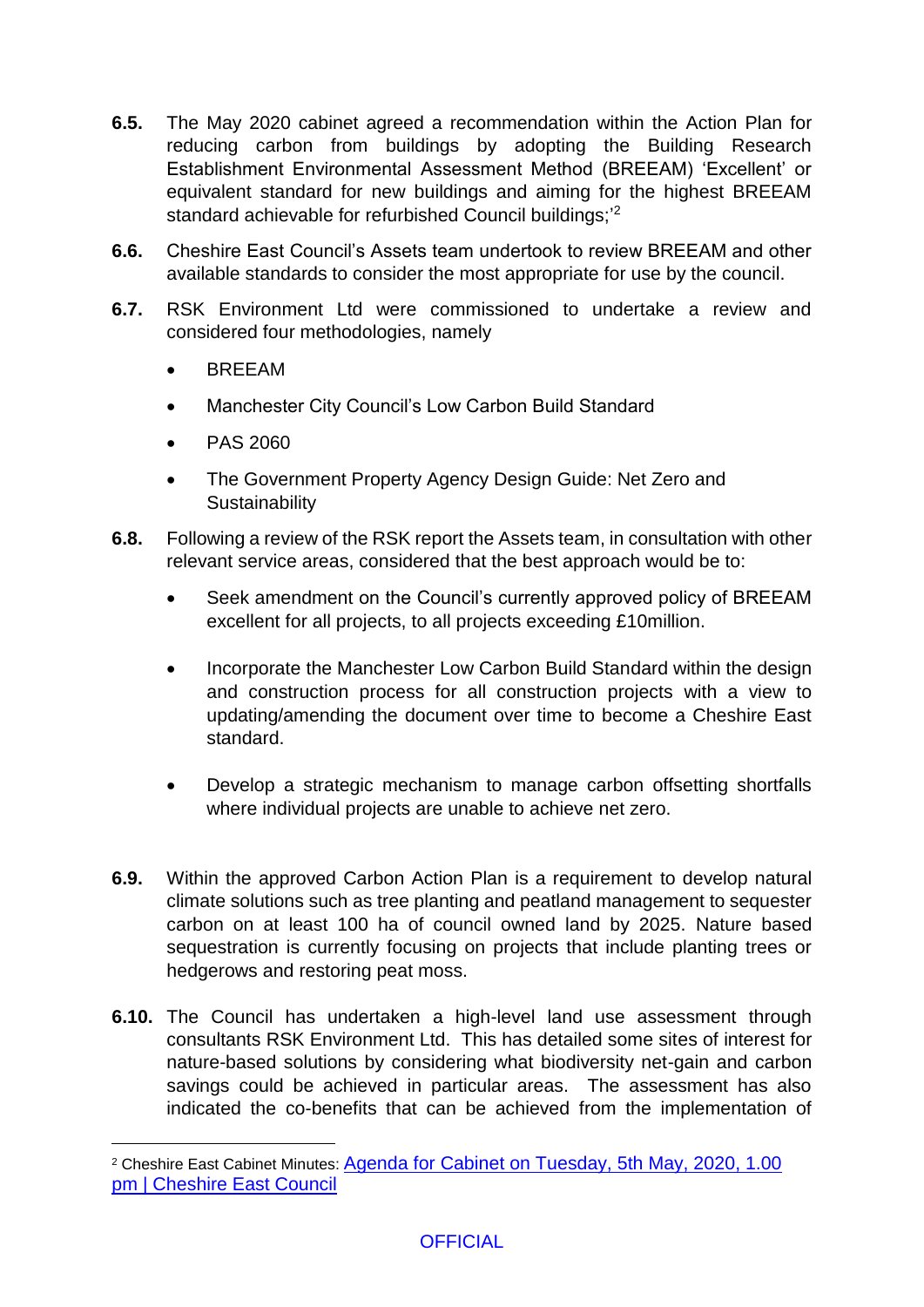natural sequestration measures including public amenity, aesthetic, and flood mitigation among others. The assessment has recommended a number of sites that would provide net gains in biodiversity and carbon capture.

- **6.11.** Partnerships have been established with The Mersey Forest and Cheshire Wildlife Trust and proposals for joint planting schemes are being explored, with Cheshire East benefiting from community and volunteer input, work with schools and access to 'Trees for climate' funding.
- **6.12.** In order to meet our energy insetting targets the Council will need to develop further projects. Within the Carbon Neutral Action Plan there is a recommendation for 20ha of solar which will require land to deliver. The Land Use Assessment by RSK referred to above in para 5.14.6 has also considered the potential for re-allocating land for additional solar farms within the borough. Several sites have been identified with strong potential and will now proceed through feasibility to full business case.

# **7. Consultation and Engagement**

- **7.1.** The council's Assets Board has considered the Low Carbon Build Standard and agreed the recommendations within the report.
- **7.2.** The Environment and Communities Committee has considered both the Land Use Assessment and the Low Carbon Build Standard.

#### **8. Implications**

#### **8.1. Legal**

- **8.2.** Councils have general powers to acquire land under the provisions of the Local Government Act 1972 and general powers of competence under the provisions of the Localism Act 2011 which allows the Council to do anything an individual can do, provided it is not prohibited by other legislation. These powers replaced the previous wellbeing powers; however, the use of these powers must be in support of a reasonable and accountable decision made in line with public law principles.
- **8.3.** It is important that surveys and investigations as to the physical condition, title, environment, and services are carried out in respect of any site identified as suitable for actions contemplated by this report at an early stage. Where specific sites in Council ownership are identified as suitable for actions contemplated by this report but are subject to third party interests, particularly tenanted properties, the Council may not have any entitlement to implement such actions and it may be necessary to seek further agreement and possibly incentivise that agreement.
- **8.4.** The Council must have regard to the Council's Constitution current at the time of taking the decision.

#### **OFFICIAL**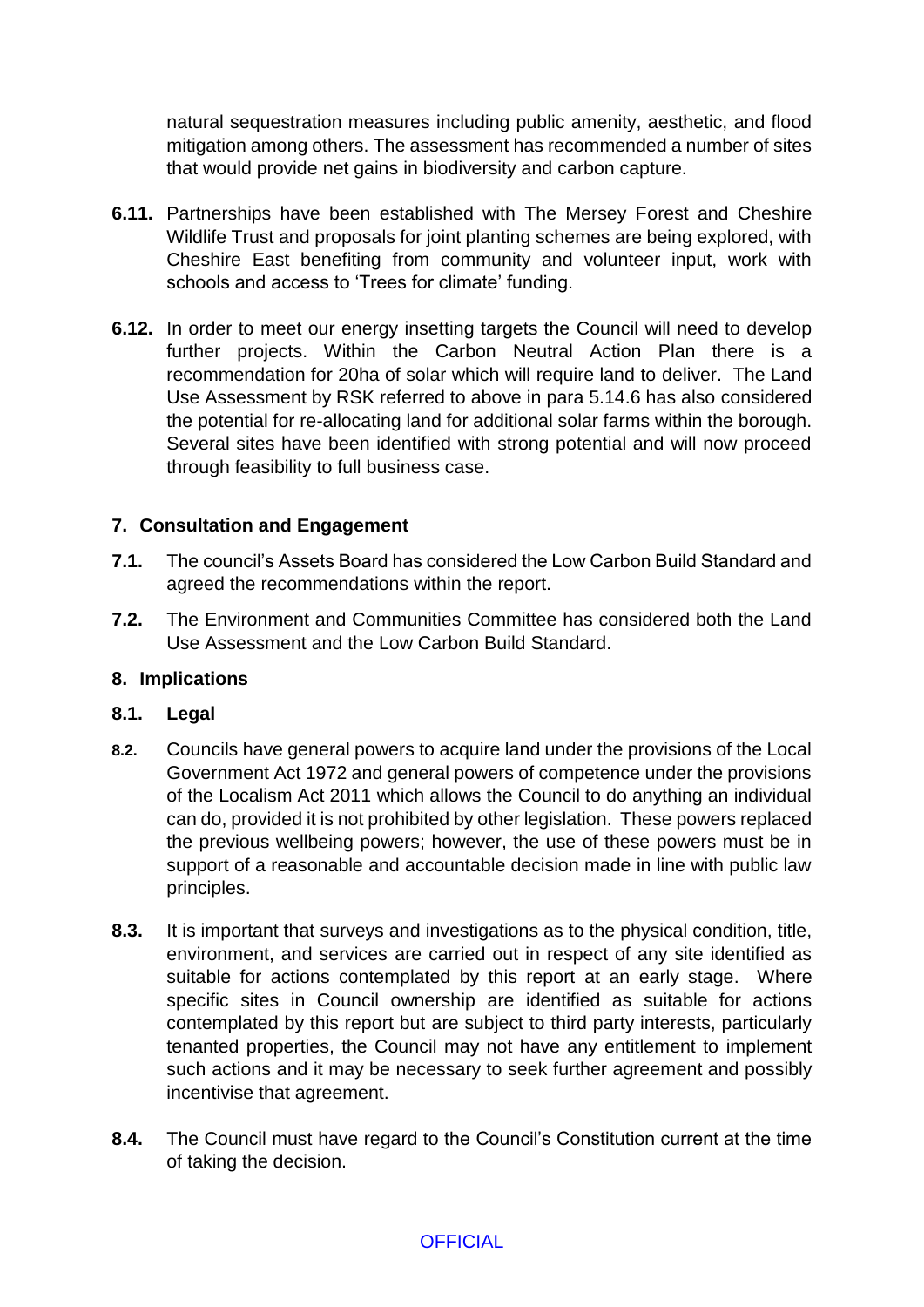# **9. Finance**

- **9.1.** The BREEAM standard was committed to at the cabinet meeting of May 2020 when we adopted the carbon action plan. By adopting the Manchester City Council Low Carbon Build Standard for projects below £10 million it will reduce the cost that BREEAM would incur while focusing efforts on carbon reduction. At a time of high energy price this will result in non-gas decarbonised heating sources, PV electricity generation on buildings and much higher insulation standards which should significantly reduce ongoing revenue costs of running buildings in addition to meeting carbon targets.
- **9.2.** Any new business case should include for the low carbon build standard or BREEAM excellent prior to approval.
- **9.3.** Existing projects should take consideration of the low carbon build standard or BREEAM excellent and take pragmatic approach in meeting the requirements.
- **9.4.** Adoption of the standard while potentially increasing project build costs will likely result, through increasing energy performance, in net saving over the operational lifespan of a building

#### **10.Policy**

**10.1.** The recommendations within this report are reflective of the priorities within the council's Corporate Plan 2021-25 and the vision for an open, fairer, greener Cheshire East. The plan includes the goal to be a carbon neutral council by 2025.

#### **11.Equality**

**11.1.** The Carbon Neutrality programme has an Equality Impact Assessment that is regularly updated

#### **12.Human Resources**

**12.1.** There are no Human Resources impacts as a result of these recommendations.

#### **Risk Management**

- **12.2.** A programme risk register has been developed and is actively maintained. Individual projects also maintain their own risk register and individual risks are managed or mitigated.
- **12.3.** There is a risk that it will not be possible to achieve BREEAM excellent on occasional projects. These aberrations will need to be dealt with on a case by case basis.

#### **13.Rural Communities**

**13.1.** Changes in land use to support the delivery of the carbon neutral goal may have an impact on rural communities. The land assessment has considered the competing priorities for different land parcels and given a rounded view.